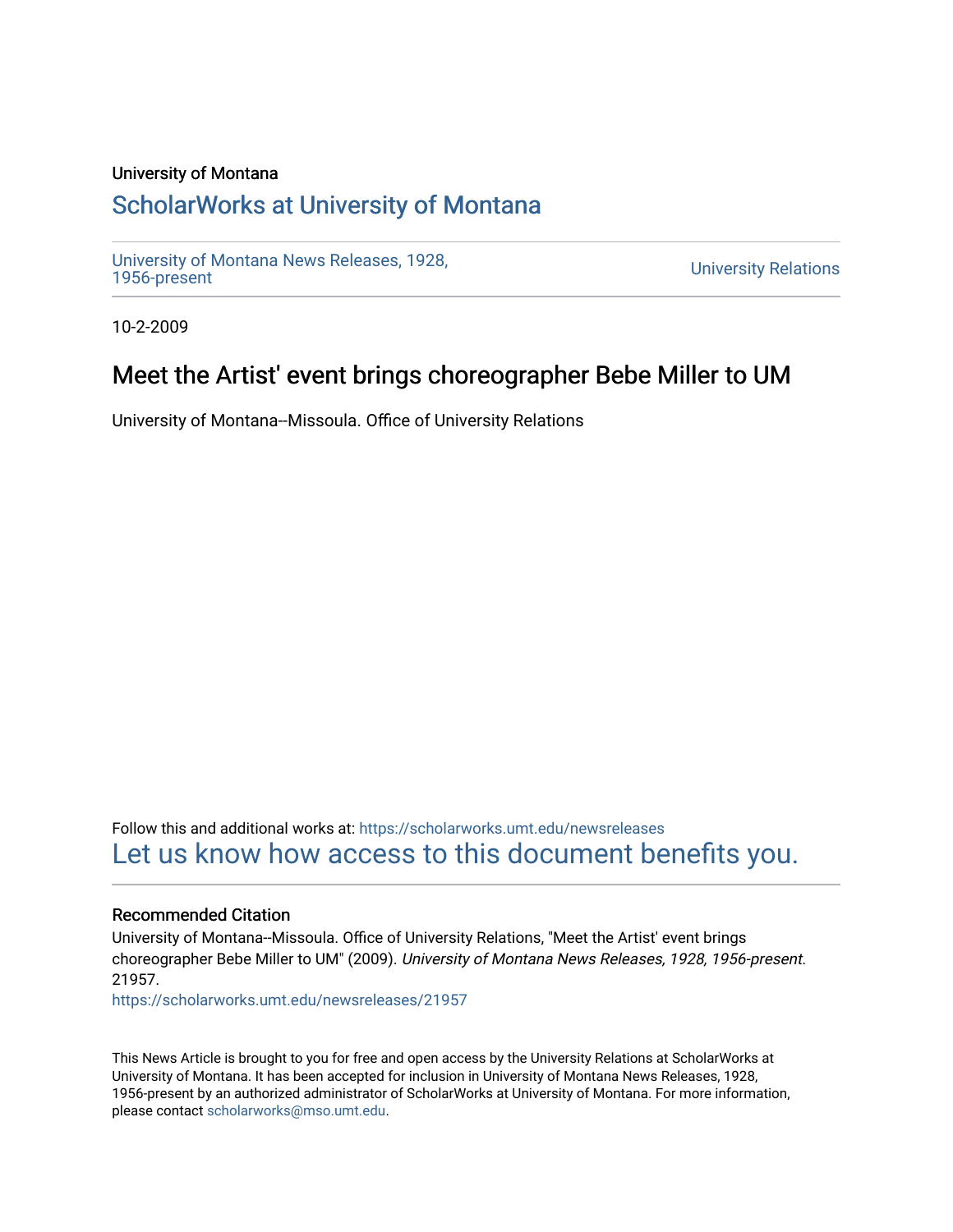

UNIVERSITY RELATIONS • MISSOULA. MT 59812 • 406.243.2522 • FAX: 406.243.4520

### N E W S R E L E A S E

Oct. 2, 2009

Contact: Nicole Bradley Browning, 406-243-2682, nicole.bradleybrowning@umontana.edu. **'MEET THE ARTIST' EVENT BRINGS CHOREOGRAPHER BEBE MILLER TO UM MISSOULA —**

Renowned choreographer Bebe Miller will be featured Thursday. Oct. 15, at a University of Montana School of Theatre & Dance "Meet the Artist" presentation.

Miller will present "The Indirect Path from Here to There - Dance Making While Thinking" at 5 p.m. in Performing Arts and Radio/Television Center Room 005. The event is free and open to the public.

Miller has choreographed dances for more than 25 years. To further a process of group inquiry, she formed Bebe Miller Company in 1985. As she continues a line of exploration of the visceral, unruly edges of heart and psyche that inform our day-to-day progress, her interest in finding a physical language for the human condition is a connecting thread throughout her work.

In recent years. Miller has investigated a mix of text, performance and visual presentation to expand this language, most notably in the Bessie Award-winning "Landing/Place" (2005), "Verge" (2001) and "Going To The Wall" (1998). In 1999, along with choreographer Ralph Lemon and filmmaker Isaac Julien, she completed the award-winning collaborative film "Three."

Miller will restage her 2000 work "Prey" for UM's "Dance in Concert" production March 3- 6, 2010, in the Montana Theatre.

"Prey" is contextualized by year 2000 events including. President Bill Clinton in his second term in office; Republican and Democratic primaries ending with Republican George W. Bush.